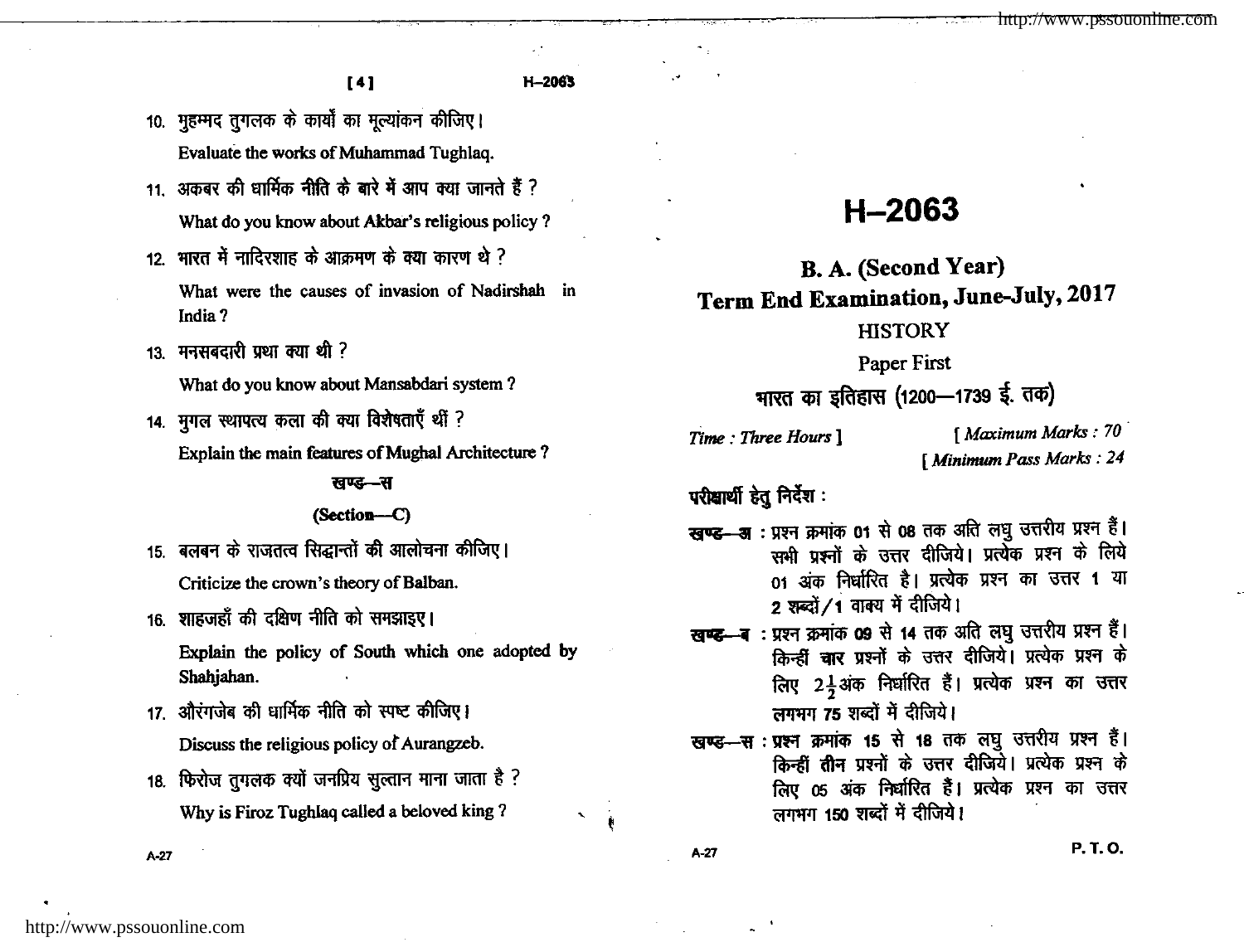- स्वण्ड—द: प्रश्न क्रमांक 19 से 22 तक अर्द्ध दीर्घ उत्तरीय प्रश्न हैं। क्रिन्हीं दो पश्नों के उत्तर दीजिये। प्रत्येक प्रश्न के लिए  $\overline{10}$  अंक निर्धारित हैं। प्रत्येक प्रश्न का उत्तर लगभग 300 शब्दों में दीजिये।
- खण्ड- इः प्रश्न क्रमांक 23 एवं 24 दीर्घ उत्तरीय प्रश्न हैं। किसी एक प्रश्न का उत्तर दीजिये। प्रत्येक प्रश्न के लिए 17 अंक निर्धारित हैं। प्रत्येक प्रश्न का उत्तर लगभग 700 शब्दों में दीजिये।

Instructions for Candidate :

- Section-A: Question Nos. 0l to 08 are very short answer type questions. Attempt all questions. Each question carries 01 mark. Answer each of these questions in 1 or 2 words/1 sentence.
- Section-B: Question Nos. 09 to 14 are very short answer type questions. Attempt any four questions. Each question carries  $2\frac{1}{2}$  marks. Answer each of these questions in about 75 words.
- Section-C: Question Nos. 15 to 18 are short answer type questions. Attempt any three questions. Each question carries 05 marks. Answer each of these questions in about 150 words.
- Section-D: Question Nos. 19 to 22 are half long answer type questions. Attempt any two questions. Each question carries 10 marks. Answer each of these questions in about 300 words.
- Section-E : Question Nos. 23 and 24 are long answer type questions. Attempt any one question. Each question carries 17 marks. Answer each of these questions in about 700 words.

### खण्ड—अ

### (Section-A)

 $1$  रजिया के पिता का नाम क्या था ?

What was the name of the father of Razia ?

2. दक्षिण भारत की विजय करने वाला प्रथम दिल्ली सुल्तान कौन  $2\pi$ 

Who was the first Sultan of Delhi who wins South India ?

- 3. विजयनगर साम्राज्य की स्थापना किसने की थी ? Who established Vijay Nagar Empire ?
- 4. तैमूर का भारतवर्ष पर आक्रमण कब हुआ था ? When was the invasion of Timur occurred in India ?
- $5$   $\overline{q}$  fix avget for function function  $\overline{q}$ In which department Mir Baxi concemed ?
- $6.$  मनसबदारी प्रथा किसने प्रारम्भ की ? Who started Mansabdari system?
- 7. राम दास किस आन्दोलन से सम्बद्ध थे ? With which movement was Ram Das related ?
- $8.$  भारत में कौन से यूरोपियन आक्रमणकारी कालीकट आये ? Which invader cames from Europe to India in Kalicut ?

### खण्ड—ब

### (Section-B)

9. कुतुबुउद्दीन ऐबक के कार्यों का मूल्यांकन कीजिए। Evaluate the works of Qutubuddin Aibak.